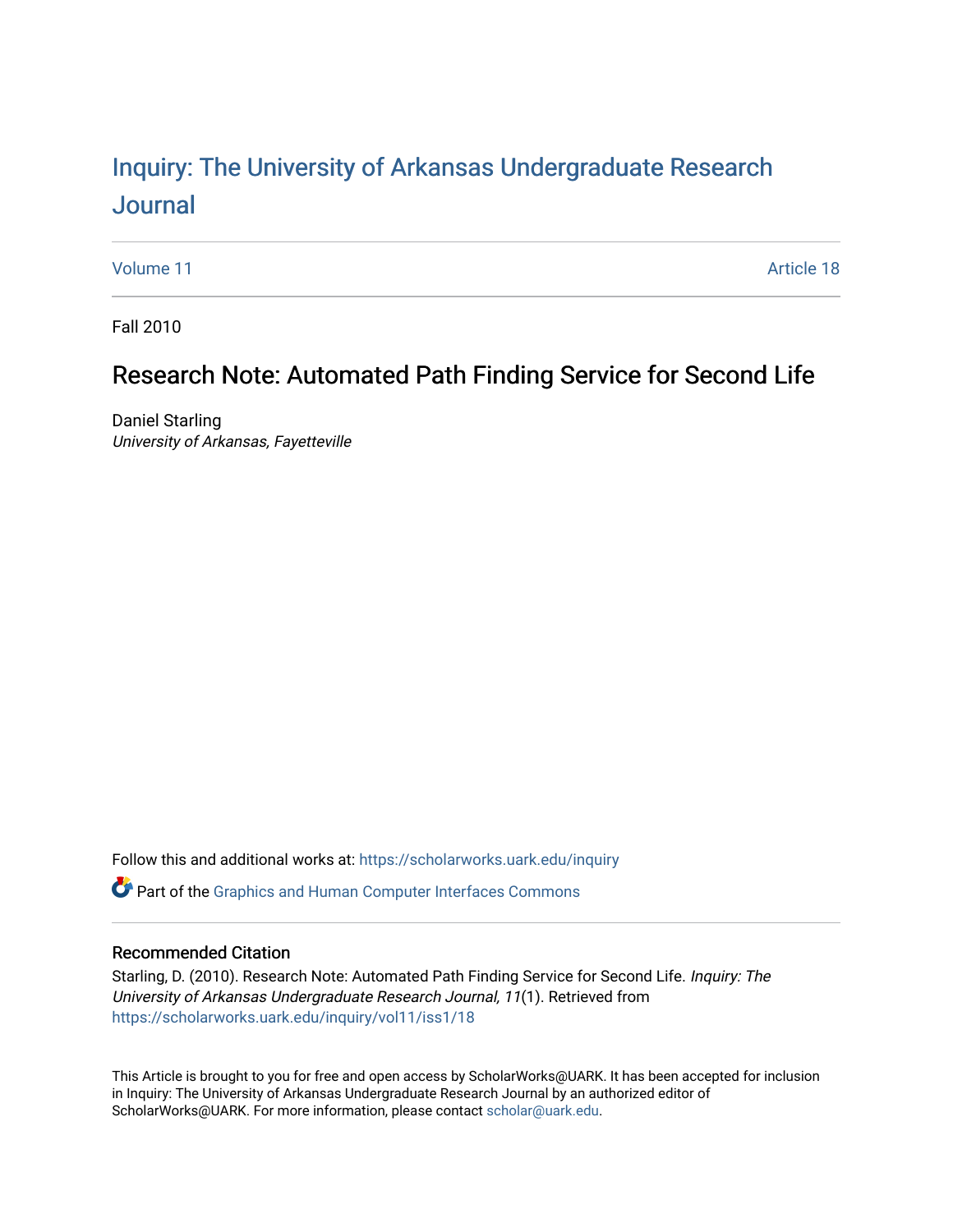#### **RESEARCH NOTE:**

#### **AUTOMATED PATH FINDING SERVICE FOR SECOND LIFE**

#### **By Daniel Starling**

#### **Department of Computer Science and Computer Engineering**

#### **Faculty Mentor: Craig Thompson**

#### **Department of Computer Science and Computer Engineering**

Second Life (a product from Linden Labs) is a 3D virtual world platform where one can create custom objects (houses, cars, pets, etc.) and embed logic in them through scripts, giving rise to a rich, interactive world made of user content. Human participants in the world are represented by "avatars" which can wander about freely in "regions" (also known as "islands") that subdivide the world into pieces that are hosted on servers on the Second Life (SL) grid (server farm located at Linden Labs). While humans have the necessary cognitive facilities to navigate this 3D environment, scripted objects do not. In particular, there are no facilities for path finding (e.g., moving from A to B via a set of waypoints that avoid obstacles). Were this feature to exist, it would become easier to implement realistic simulations and avatar-bots (avatars operated by programs instead of humans) inside of SL. As it is, every application needing this functionality implements a special case, primitive navigation for agents that move from place to place with very limited knowledge of their surroundings. This is due in part to resource concerns (e.g., CPU, memory overhead) on SL's servers.

#### **Problem**

Part of current research at the University of Arkansas concerns modeling healthcare logistics and medical workflows (e.g., medical procedures) within SL. This work falls under an umbrella project called "Everything is Alive" (EiA) [1]. In EiA, we suppose that pervasive computing exists and that objects are uniquely identifiable. Consequently, we always know where objects are located. The simulations that we carry out in SL often require moving an object (a wheelchair, a box of stents, etc.) using an agent (an avatar-bot) from location A to B. Typical static obstacles include hospital walls and medical equipment. Since SL lacks the ability to determine waypoints that avoid these obstacles (much less provide a reasonably short path), we needed to implement our own mechanism.

#### **Path Finding Service**

The solution we pursued is called the "path finding web service" (see [2] for more details). Agents in SL can contact this web service to navigate SL by providing their current location and where they want to go – the web service will return an appropriate list of waypoints that the agent can follow to avoid solid obstacles. Calculating waypoints from a 3D geometry model is a computationally intensive task, which is one reason why it is difficult to implement directly on SL's servers, which are already bustling with thousands of scripted objects. By offloading the task to our own server, we can partially avoid quota restrictions found in SL's

**The Path Finding Algorithm**

Linden Scripting Language.

We use a path finding algorithm known as  $A^*$ , which incrementally approaches an optimal solution through the use of a "cost" and "heuristic" function as it evaluates path choices. As A\* searches through potential paths, it will evaluate a cost function that expresses distance traveled so far and then evaluates a heuristic function that approximates how close we are to the goal (in our case, it is approximated as a direct line between the current location and the destination). We originally used Djikstra's algorithm, which happens to be a special case of A\* where there is no heuristic function (that is, the heuristic function would always evaluate to zero). This proved to be costly since the heuristic function is vital in guiding the search and avoiding the need to traverse the entire search space to find a solution – the heuristic function allows A\* to "home in" on a solution.

Our algorithm based on A\* works as follows:

1. Take a vertical slice of the world, allowing a reduction of 3D to 2D space. This yields rectangles derived from 3D bounding boxes of objects. See Figure 1.



**Figure 1.** First step of the path finding algorithm: collapsing 3D to 2D space.

2. Expand rectangle sizes by some factor, which generally increases the amount of rectangle overlap. This avoids the problem of adjacent objects (e.g., walls) that have gaps between them (sometimes nearly imperceptible) that the algorithm would normally plot a path through, even though the object or avatarbot that we are attempting to move through the area could not fit there. Additionally, this performs a similar duty in assuring that the entity we move through the world does not clip too close to corners or attempt to walk inside of a wall as it walks alongside it. See Figure 2.

3. Convert the rectangles into a graph, which is a data structure consisting of vertices (points) and connections between them (edges). This graph consists of the start and end points and every

#### Published by ScholarWorks@UARK, 2010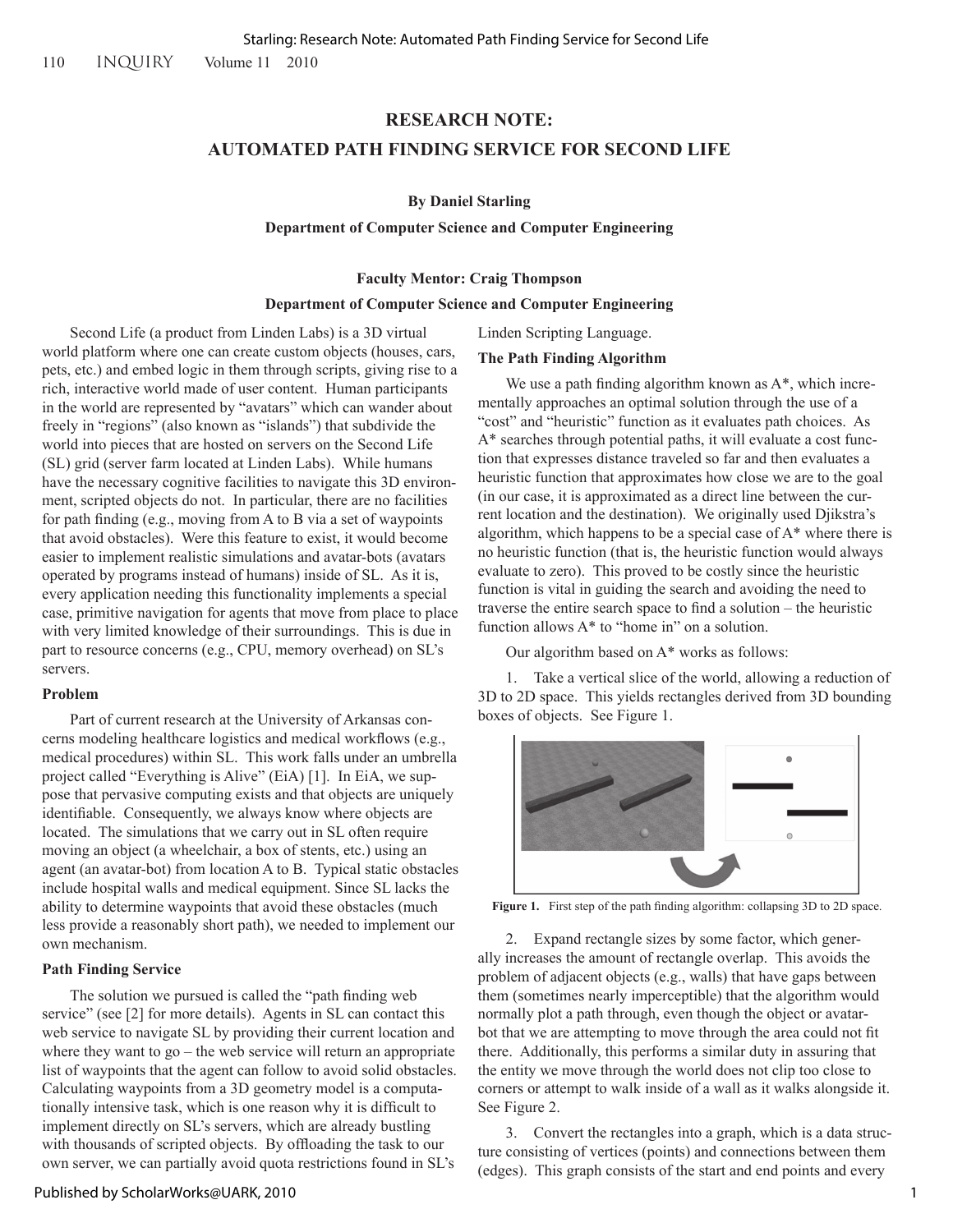

Figure 2. Second step of the path finding algorithm: rectangle size expansion.

vertex of each rectangle. Connectivity of vertices (the introduction of edges) is determined by line-of-sight reachability from one vertex to another. This is a quadratic time algorithm and becomes increasingly CPU-intensive as the number of vertices increases, sometimes rivaling A\* in running time. An adjacency matrix, (a data structure that demonstrates efficient memory use for graphs with a large number of edges) stores the graph. See Figure 3.



**Figure 3.** Third step of the path finding algorithm: conversion of rectangles and start/end points to a graph

4. Run the A\* algorithm on our graph, which we have just framed as a classic single-pair shortest path problem. See Figure 4.



**Figure 4.** Fourth, final step of the path finding algorithm: apply A\* algorithm to derive shortest path.

#### **Use of the Service**

The EiA project experiences considerable student churn. Undergraduate students may only be around for one or two semesters but contribute as much to the overall project as graduate students. The initial path finding web service was not very accessible to these students since it was not well-documented, relied on hardcoded parameters, and could not be updated readily as changes to layout in SL place were made (e.g., a new wall was introduced). In essence, it was not easy for new students to quickly pick up and start using the pathfinding web service in projects. Through revisions, we were able to address these issues so that a student who had just learned about Second Life (and its scripting language) could use the web service to compute paths in their own projects.

A tool was designed for student use (pictured on the left in https://scholarworks.uark.edu/inquiry/vol11/iss1/18

Figure 5) that visually relates the effects of the parameters that they pass to the web server (for example, the rectangle expansion factor used in the overall algorithm). Students can also plot paths to review them for correctness and can also clear out areas of the island from the model. Re-scanning the island (done when changes take place) is just a matter of moving a special "scanner" object into position and activating it, after which it will contact the web service to report 3D bounding boxes in the world.



**Figure 5.** A visual tool for inspecting the bounding boxes with which our web service is generating a path (left) and the corresponding SL hospital on the University of Arkansas island (right).

Our final step was to release this path finding service as a package that users can set up on their own servers and use.

#### **Discussion of Limitations**

While generally useful, our design is not without shortcomings. First, to calculate a path in SL, we must be fully aware of the geometry surrounding that navigation. SL places tight restrictions on geometry export – getting a model of an entire SL island out of the SL servers and into an external format is non-trivial. We settled on a less-than-precise method that employs SL's scripted "scanner" functionality to accumulate "bounding boxes" for each object found in the world. These bounding boxes roughly describe the space that the object takes up, although it can be wildly inaccurate in some instances (e.g., L-shaped objects that appear as giant box-like solids when their bounds are inspected). The process we developed requires some "manual effort" – our scripted "scanner" object has to periodically move throughout our region of the world to read in this data and report it back to the server. This process is time consuming due to SL scripting restrictions given limits, for example, on how fast a scanner object can move and query for world geometry. Our chosen approach can be unwieldy at times; objects moved by students or changes in building architecture often require that we be able to re-scan regions. Other issues such as inconsistencies in SL's sensor implementation make scanning in geometry all the more difficult.

The second shortcoming is not so much an issue with SL but rather an area for future work. As mentioned, path finding is a resource-intensive process. To simplify the problem and generate paths in a reasonably short period of time, we do not search for paths in the entire 3D world (or region) but rather collapse a vertical slice of it on the Z-axis into a 2D "overhead view" where we can apply the custom search algorithm to derive the shortest path (see Figure 5). Since our simulations are carried out on leveledout hospital floors, this works sufficiently well, but our solution is not scalable to more complex geographies that involve vertical movement (e.g., paths that traverse stairs or windows). A better